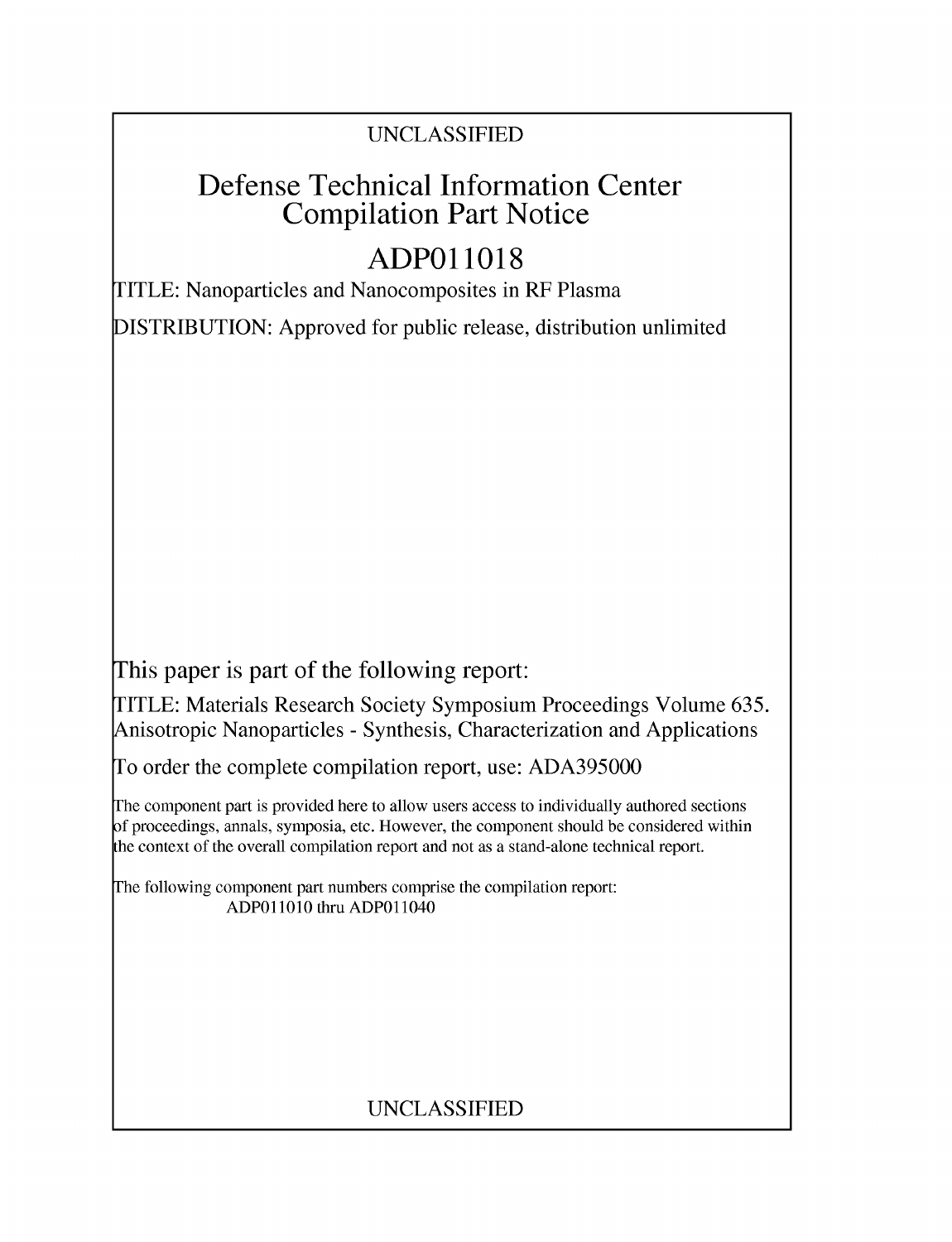Mat. Res. Soc. Symp. Proc. **Vol. 635 ©** 2001 Materials Research Society

### Nanoparticles and Nanocomposites in RF Plasma

#### Jin Cao and Themis Matsoukas

Department of Chemical Engineering, The Pennsylvania State University University Park, PA 16802, U.S.A.

# ABSTRACT

The use of low pressure radio-frequency (rf) plasma for nanoparticle formation and the deposition of thin film on particulate substrates are reported. Plasma polymer particles are synthesized in a capacitively-coupled Ar/monomer discharge at rf power of 15-30 W. A variety of particle structures are observed, including monodispersed nanospheres and liquid-like viscous nano-droplets. Styrene in particular is observed to produce hollow nanospheres. By manipulating the process parameters, films of plasma polymers can be deposited onto suspended submicron particles. We take advantage of the electrostatic trapping of "dusty plasma" to suspend small particles in plasma for extended periods of time until the desired coating thickness is achieved. Sub-micron silica particles introduced into a low pressure rf Ar/monomer plasma are coated with film of thickness ranging from 2 to 70 nm.

# **INTRODUCTION**

Most efforts in gas phase thin film deposition have been directed towards flat substrates. While it is very difficult to apply a homogeneous and low-thickness coating to particles by physico-chemical or purely chemical approaches such as spraying, dipping, or fluidization [1], polymer films as thin as several tens of angstroms can be deposited in plasmas [2]. High molecular weight solid deposits formed in plasma are termed "plasma polymers." High energy electrons in plasma sever chemical bonds and ionize neutral species, making the polymerization process atomic in nature. The final product can be controlled via process parameters [3], and materials with many unique and useful features have been obtained [4-11 ]. Almost any compound that can be brought into the plasma can undergo polymerization. This leads to a wide variety of products not observed from thermally activated reactions. Plasma polymers are generally highly cross-linked and can therefore deposit as pinhole free film. Plasma polymers also deposit in the form of particles depending on the monomer and reaction conditions [12, 13], giving even more varieties in plasma polymer coating. However, only film deposition of plasma polymerization has been extensively studied thus far. This work reports our study of the particle formation during plasma polymerization, since these particles may be used as substrates for the coated nanocomposites of our interest.

The key to thin film deposition on particles in plasma is a controlled manner of fluidization of the substrates. The present work demonstrates the new concept of fluidizing particles using "dusty plasma," i.e., plasma with trapped particles, for surface coating. We have successfully fabricated nanocomposites with a silica core and plasma polymer coating using this method. There have been only very few efforts of thin film deposition on particles in plasma to date[ **1,** 14, 15]. In those cases, either a tumbling device was used to keep the particles separated or a flow system was used where it was difficult to control the residence time of the particles entrained. In our system, these problems are easily solved using particle trapping.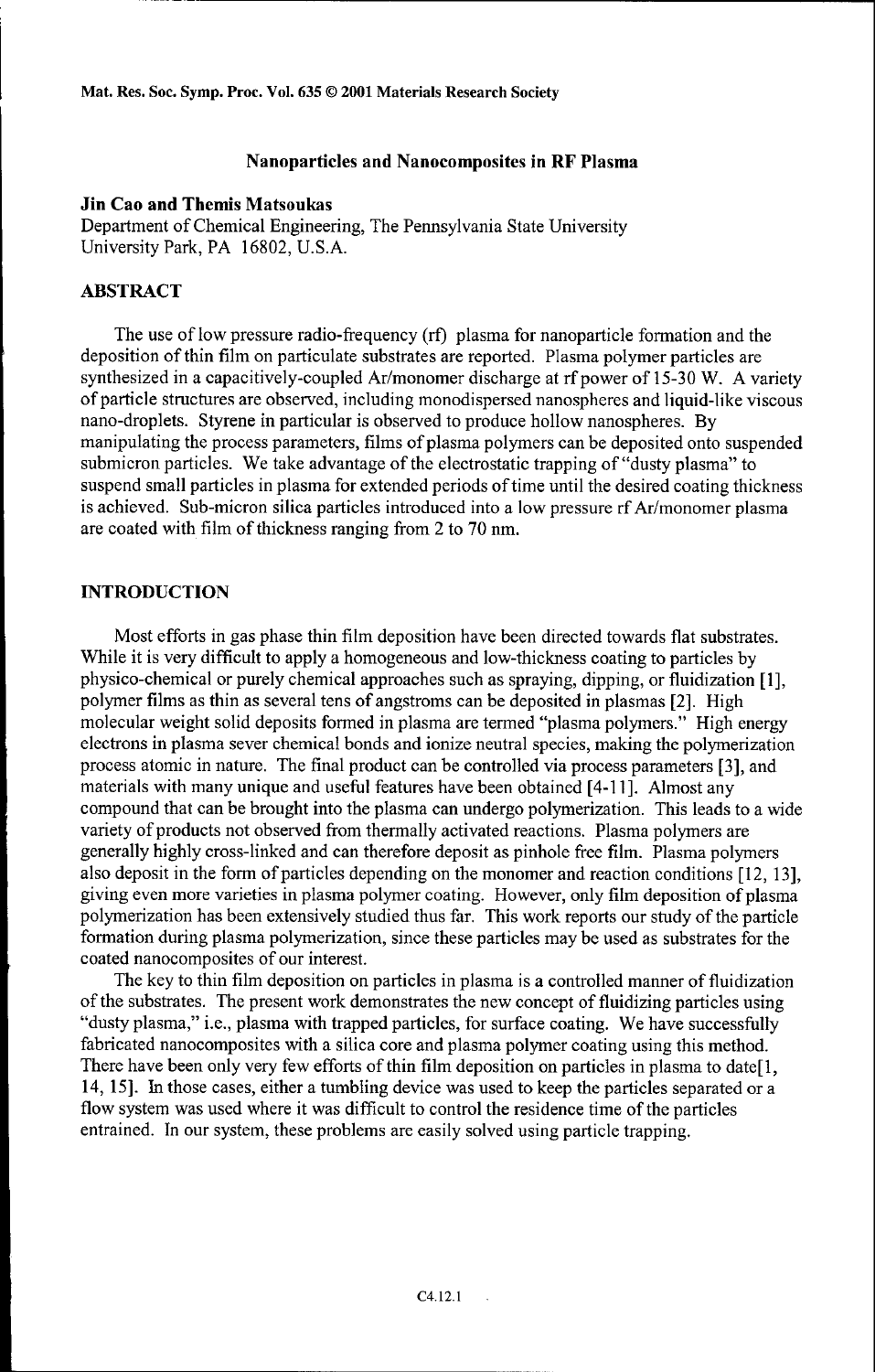#### EXPERIMENTAL

The reactions arc carried out in a capacitively-coupled rf plasma at 13.56 MHz. The operating pressure is between 10 mTorr and 1 Torr. In such a "cold plasma," electrons and ions are not in thermal equilibrium, with electron temperature typically at about 2-3 eV and ions slightly above room temperature, and an ionization fraction under 1% [16]. Figure 1 is a schematic representation of the reactor used in our work. The parallel-plate electrodes, separated at 1-2 cm, are different in size—the grounded upper electrode  $\bar{8}$  cm in diameter and the powered lower electrode 4 cm—to produce an asymmetric plasma with a large negative de bias across the lower sheath where most particles arc trapped. Small particles introduced into plasma quickly charge up, and the equilibrium charge is negative due to the large difference in electron and ion mobility. These particles experience a variety of forces [17]. Electric and ion drag forces dominate for submicron particles, and electric and gravitational forces dominate for abovemicron particles [18]. The particles become trapped at parts of the plasma where the net force vanishes. For smaller particles, this occurs in the bulk plasma, while larger ones are suspended near the sheath/plasma boundary or inside the sheath, as seen in figure 2, a snapshot of the particle trapping phenomenon in our reactor. The lower electrode has a slightly depressed center of 2 cm in diameter to provide horizontal confinement of the trapped particles. A laser is used to illuminate the particle clouds for visualization with a CCD camera.

Upon opening the reservoir, particles to be coated fall directly into the interelectrode plasma region through the hollow upper electrode. A fine mesh at the entry point eliminates large agglomerates. The particle substrates used in this work are spherical silica particles in the size range of  $0.5$ -1.5  $\mu$ m. The particles remain suspended in the plasma throughout the reaction, and fall onto the lower electrode as the discharge is extinguished. Ar is used as the carrier gas, and monomers studied are styrene, isopropanol, and ethylene. A carrier gas is needed in most cases because the pulsation of a pure monomer plasma resulting from the polymerization process easily disturbs the trapped particles.



*Figure 1. A schematic representation of the glass plasma reactor used in our work.*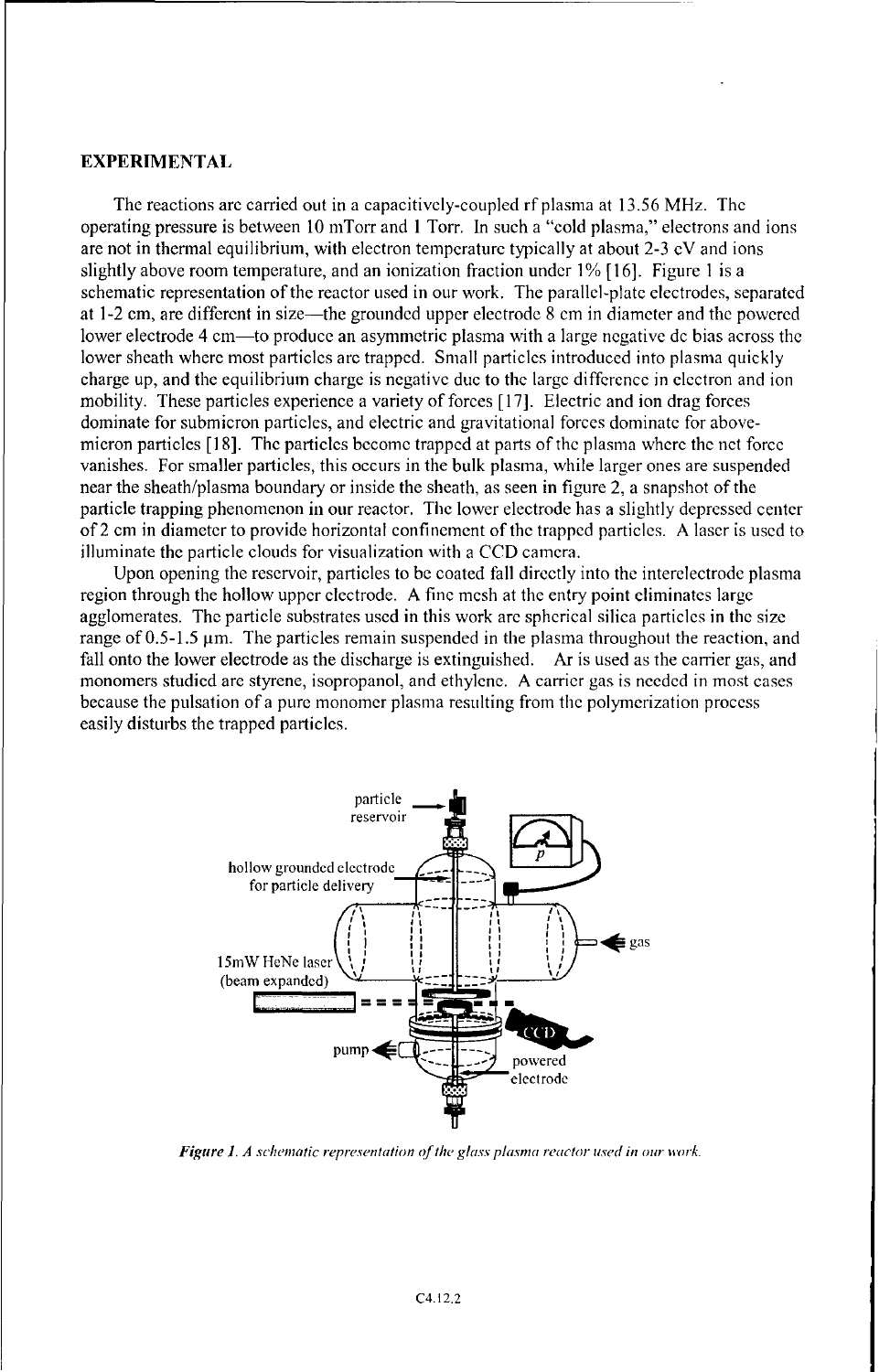

*Figure 2. Particles trapped in an rfplasma in our reactor.*

## RESULTS AND DISCUSSIONS

#### Particle formation of plasma polymer

Plasma polymer can deposit either as film or particles. The three monomers studied have different tendency to form particles. Styrene plasma polymer mostly deposits as particles. Isopropanol polymerizes into particles and film with comparable ease. Film is almost the exclusive product of the plasma polymerization of ethylene. A wide variety of interesting particle morphologies are observed in the reaction products.

The plasma polymer of styrene readily deposits as spherical particles at 15W of rf power, 400 mTorr of system pressure, and 4:1 Ar:styrene flow rate. TEM images like figure 3a suggest that the particles have an empty core. Figure 3b is a micrograph of a 30nm- section of the resin dispersed with these hollow particles, providing better core and shell contrast. The particles are mostly hollow and spherical, and range from 50-300 nm in diameter. The size of core is about a quarter to a third of the particle diameter. These particles are amorphous as determined by electron diffraction.

The TEM image of one particle in figure 3a is analyzed by plotting the pixel intensity vs. the distance from the center of the particle as shown in figure 4. The intensity is directly proportional to the incident electron flux. It is evident from figure 4 that the mass thickness of the particle center is much smaller than would be expected of a solid sphere. The significance of this result is that if the particle consists of a spherical core and shell, the minimum intensity corresponds to the boundary of the two layers. As shown in figure 4, the experimental data can



Figure 3. TEM micrograph of (a)hollow particles of styrene plasma polymer made at 400 mTorr; (b)a 30nm*section of the resin dispersed with the hollowparticles in (a); (c)broken shells of styrene plasma polymer made at 40 mTorr; (d)monodispersed nanospheres of styrene plasma polymer made at 28mTorr.*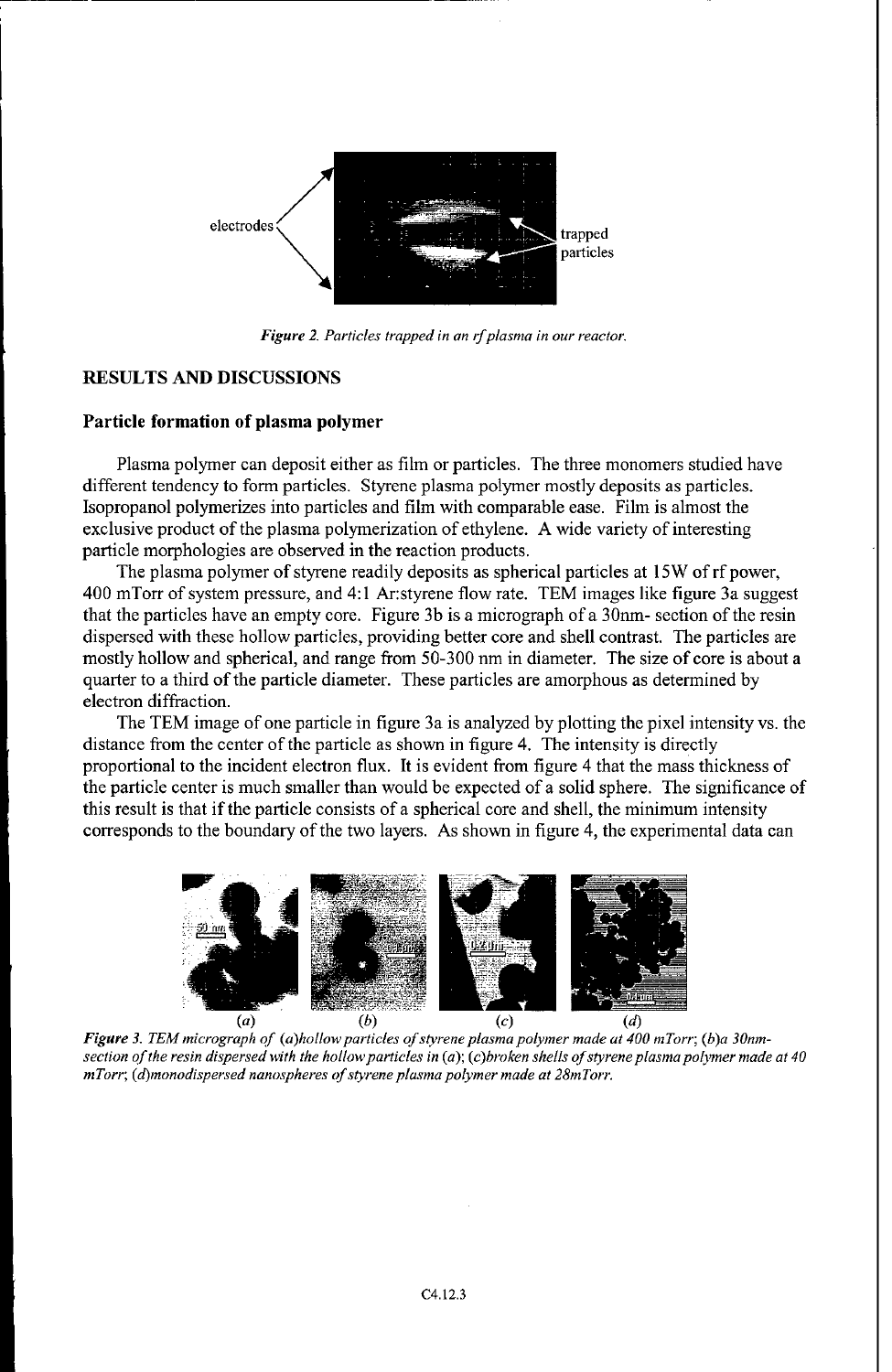

**Figure 4.** Radial intensity profile of a hollow styrene plasma polymer particle (intensity normalized to background). *The particle radius is 36 tint with a core radilus* **of] 0** inn. Tre *Beer-Bouguer model assutnes an enpiv* core *hilt constant absorption coefficients.*

be described by a simple Beer-Bouguer type of model

$$
\Phi = \Phi_0 e^{(-\alpha_s x_s - \alpha_c x_c)}
$$
\n(1)

where  $\Phi$  is the electron flux that go through the sample,  $\Phi_0$  the initial electron flux,  $\alpha$  the absorption coefficient of the sample, x the thickness of the sample, and the subscripts s and  $c$ stand for shell and core. In this case, the particle radius is 36 nm, the core radius is 10 nm,  $\alpha_s$  = 0.00485, and  $\alpha_c = 0$ , meaning an empty core. The mechanism of hollow particle formation is under investigation. The morphology is not restricted to hollow spheres only. Under similar reaction conditions but a lower system pressure, broken shells are observed (figure 3c). Monodispersed spheres of about 40nm (figure 3d) are also observed at styrene pressure of 28 mTorr and no Ar flow.

Isopropanol does not form hollow plasma polymer particles. Instead, monodispersed spheres of about 35nm are found at 30W rf power, 600 mTorr total system pressure, and 3:1 Ar:isopropanol flow rate. Also obtained under the same conditions are structures that resemble highly viscous droplets in the high nanometer range (figure 5).

## Plasma polymer thin film deposition on particulate substrates

Spherical silica particles in the high nm and low  $\mu$ m size range have been successfully coated with plasma polymer of all three monomers. Film as thin as 2nm has been deposited on



*Figure 5. TEM micrograph of plasma polymer beads of isopropanol made at 30W, 600mTorr, 3:1 Ar:monomer flow*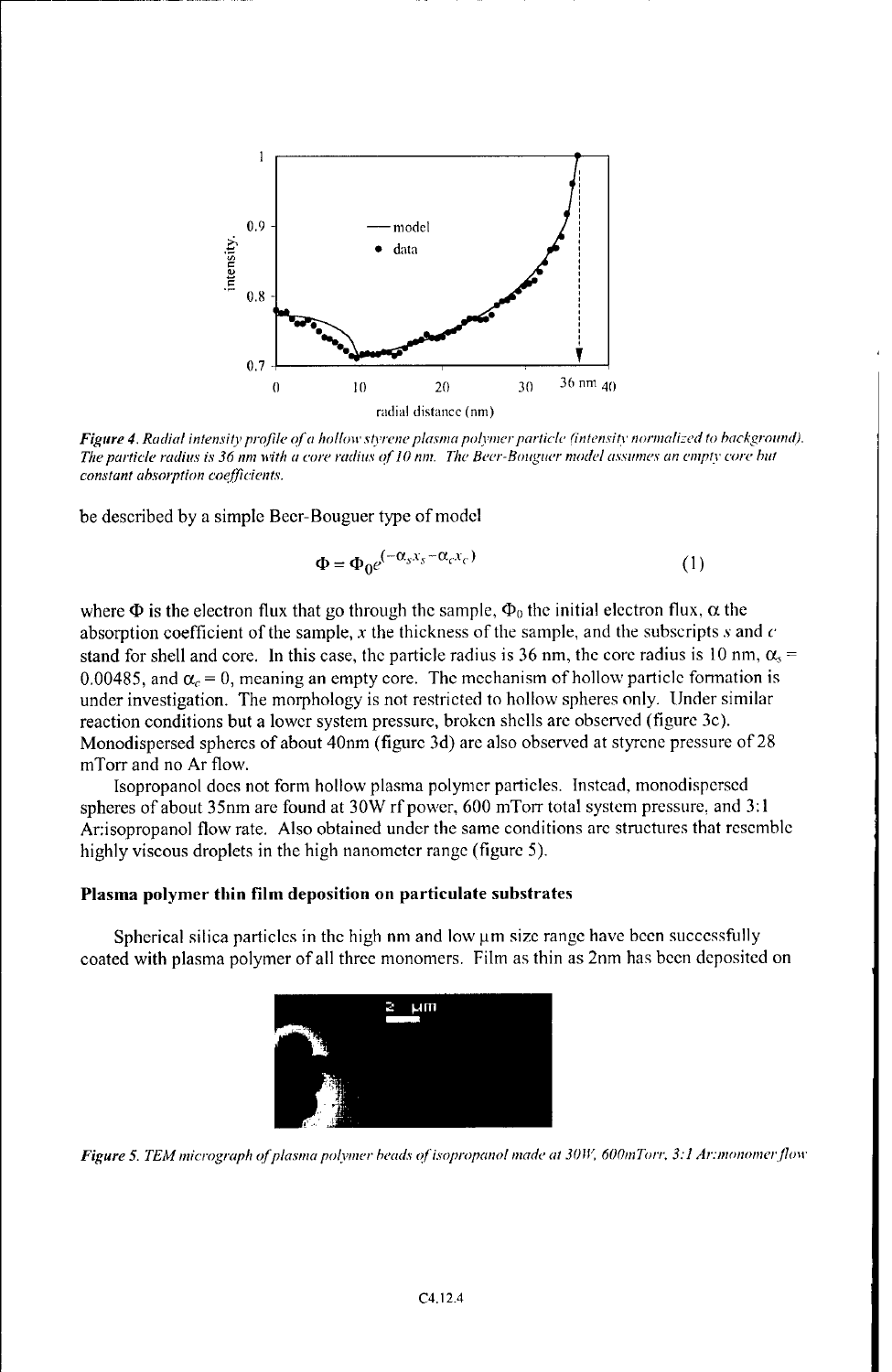the substrates. The nanocomposite is observed under TEM where the plasma polymer film and the bulk silica particle have different contrasts. The micrographs in figure 6 show comparisons of uncoated and coated silica particles. Energy dispersive spectroscopy (EDS) verifies that they are silica particles.

Although the film thickness varies among particles and sometimes is even non-uniform on the same particle, the trend can be observed that a longer deposition time leads to thicker film, as illustrated in figures 6c and 6d of silica particles coated with the plasma polymer film of isopropanol for different lengths of time. The estimated power deposition per unit pressure of monomer for figure 6d is four times greater than that for figure 6b. Thicker film is deposited in the former case in just half of the reaction time. Therefore, qualitatively, higher power density absorbed by the monomer leads to greater deposition rate.

Ethylene plasma polymer deposits as film as well on silica particles (figure 7a), while styrene plasma polymer deposits as both film and particulates on the silica particle surface (figures 7b-d). Film deposition of styrene plasma polymer is observed to increase at lower pressures. This is also seen in the particle coating experiments with styrene. The pressure for figure 7b is much lower than for that for figure 7c. The particle in figure 7b is coated with a film, whereas the particle in figure 7c is coated with both film and particulates. This is most likely due to the decreased monomer concentration in the gas phase at lower pressures which facilitates film formation [11].

### **CONCLUSIONS**

We have successfully proved the concept of plasma polymer coating of nano/micro-particles using the principle of "dusty plasma." Film as thin as 2nm has been observed on the particles



*Figure 6. TEM micrographs of (a)an uncoated silica particle; (b) silica particles coated with plasma polymer film of isopropanol for 20 min. at 30W of if power, 800 mTorr of system pressure, and 1:1 Ar:isopropanol flow rate; (c)a silica particle coated with plasma polymer film of isopropanol for 5 min. at 30W of ifpower, 200 mTorr of system pressure, and 1:1 Ar:isopropanol flow rate; (d)same conditions as (c)for 10 min.*